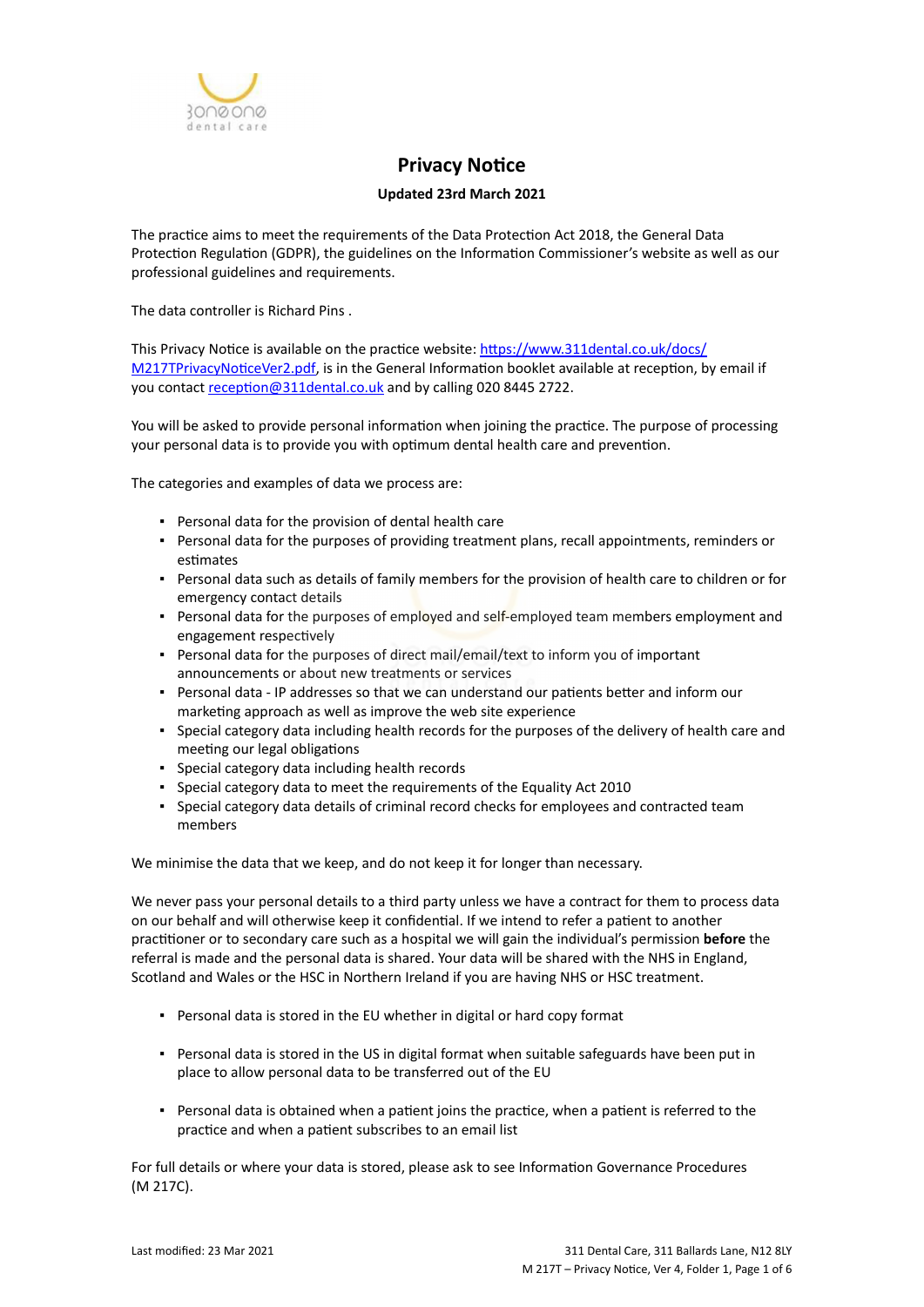

We have established the following lawful bases for processing your data:

Our lawful bases for processing personal data:

- The legitimate interests of the dental practice
- Processing is necessary for the performance of a contract with the data subject or to take steps to enter into a contract
- Consent of the data subject
- To comply with our legal obligations

Our lawful bases for processing special category data:

- Processing is necessary for health care purposes
- Processing necessary for identifying or keeping under review the existence or absence of equality of opportunity or treatment between groups of people with the view to enabling such equality to be promoted or maintained
- We obtain consent of the data subject to process criminal record checks

The reasons we process the data include:

- To maintain your contemporaneous clinical records
- To provide you with dental treatment, prevention and oral health advice
- To carry out financial transactions with you
- To send your personal data to the General Dental Council or other authority as required by law
- To communicate with you as and when required including appointment reminders, treatment plans, estimates and other communications about your treatment or the practice
- To communicate with your next of kin in an emergency
- If a parent or carer to communicate with you about the person you parent or care for
- To refer you to other dentists or doctors and health professionals as required
- To obtain criminal record disclosures for team members
- For debt recovery
- To continually improve the care and service you receive from us

The personal data we process includes:

Your name, address, gender, date of birth, NHS number, medical history, dental history, family medical history, family contact details, marital status financial details for processing payment, your doctor's details and details of treatment at the practice. We may process more sensitive special category data including ethnicity, race, religion, or sexual orientation so that we can meet our obligations under the Equality Act 2010, or for example to modify treatment to suit your religion and to meet NHS or HSC obligations.

The retention period for special data in patient records is a minimum of 10 years and may be longer for complex records or to meet our legal requirements. The retention period for staff records is 6 years. The retention periods for other personal data is 2 years after it was last processed. Details of retention periods are available in the Record Retention (M 215) procedure available from the practice.

We obtain your personal details when you enquire about our care and service, when you join the practice, when you subscribe to our newsletter or register online, when you complete a registration or medical history form and when another practitioner refers you for treatment at our practice. Occasionally patients are referred to us from other official sources such as NHS clinics or hospitals.

You have the following personal data rights:

- **.** The right to be informed about the collection and use of your personal data
- The right of access to have a copy of the data we hold about you. Generally, we will not charge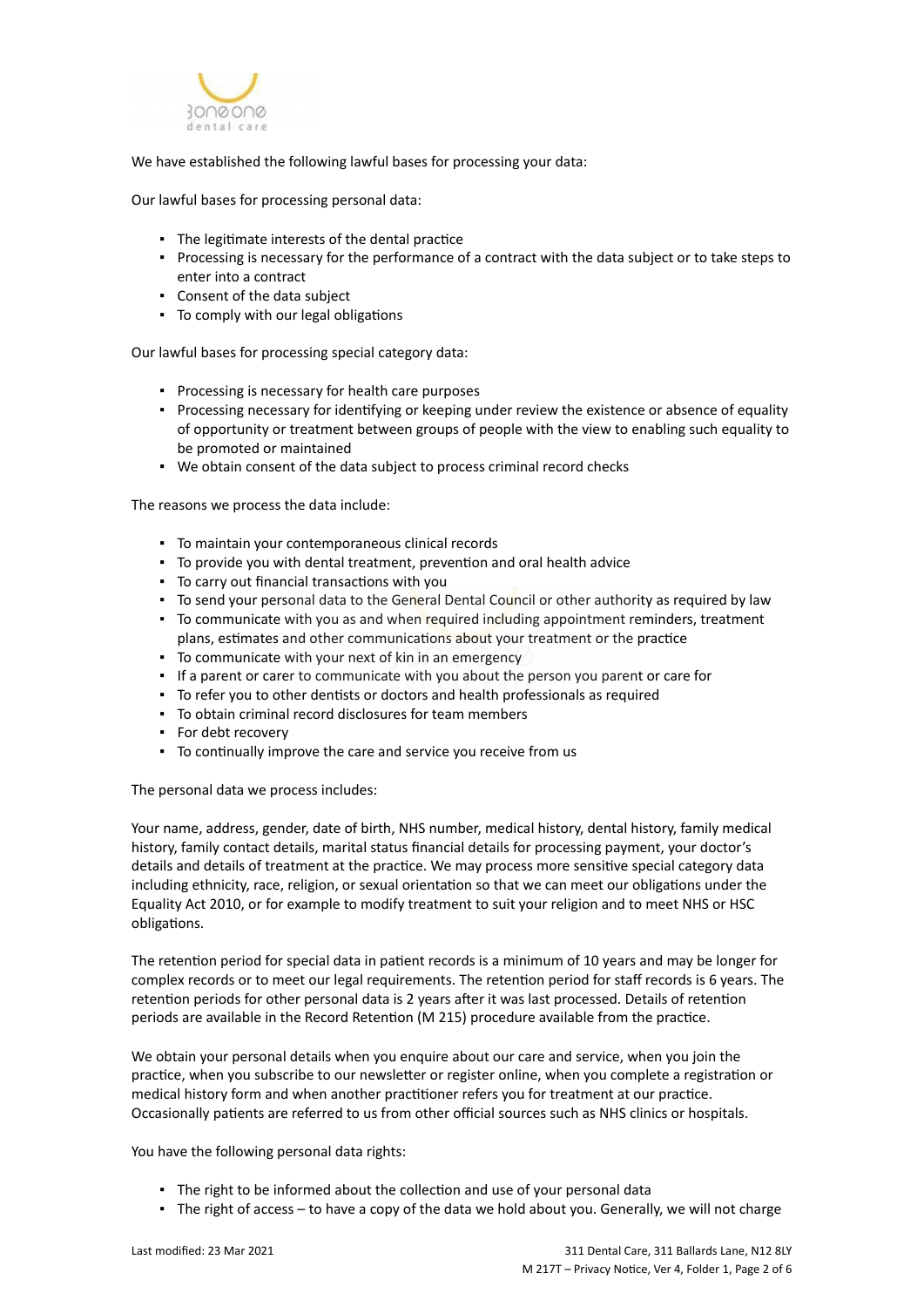

for this service

- The right to rectification to correct the data we have if it is inaccurate or incomplete
- The right to deletion of your personal data (clinical records must be retained for a certain time period)
- The right to restrict processing of your personal data
- **•** The right to data portability  $-$  to have your data transferred to someone else
- The right to object to the processing of your personal data.
- Rights in relation to automated decision making and profiling

Further details of these rights can be seen in our Information Governance Procedures (M 217C) or at the [Information Commissioner's website](https://ico.org.uk/for-organisations/guide-to-the-general-data-protection-regulation-gdpr/individual-rights/). Here are some practical examples of your rights:

- If you **are** a patient of the practice you have the right to withdraw consent for important notifications, newsletters, surveys or marketing. You can inform us to correct errors in your personal details or withdraw consent from communication methods such as telephone, email or text. You have the right to obtain a free copy of your patient records within one month.
- If you are **not** a patient of the practice you have the right to withdraw consent for processing personal data, to have a free copy of it within one month, to correct errors in it or to ask us to delete it. You can also withdraw consent from communication methods such as telephone, email or text.

We have carried out a Privacy Impact Assessment in Sensitive Information Map, PIA and Risk Assessment (M 217Q) and you can request a copy from the details below. The details of how we ensure security of personal data is in our Security Risk Assessment (M 217M) and Information Governance Procedures (M 217C).

## **Comments, suggestions and complaints**

Please contact the IG Lead at the practice for a comment, suggestion or a complaint about your data processing at reception@311dental.co.uk. We take complaints very seriously.

If you are unhappy with our response or if you need any advice you should contact the Information Commissioner's Office (ICO). Their telephone number is 0303 123 1113, you can also [chat online with an](https://ico.org.uk/global/contact-us/live-chat/) [advisor.](https://ico.org.uk/global/contact-us/live-chat/) The ICO can investigate your claim and take action against anyone who's misused personal data. You can also visit their website for information on [how to make a data protection complaint](http://www.ico.org.uk/complaints).

#### **Related practice procedures**

You can also use these contact details to request copies of the following practice policies or procedures:

- Data Protection and Information Security Policy (M 233-CNS)
- **Sensitive Information Map, PIA and Risk Assessment (M 217Q), Information Governance** Procedures (M 217C), Record Retention (M 215)

If you have an enquiry or a request please contact the Information Governance Lead Richard Pins. 311 Dental Care, 311 Ballards Lane, North Finchley, London, N12 8LY. Email: [reception@311dental.co.uk](mailto:reception@311dental.co.uk) Phone: 020 8445 2722

Thank you.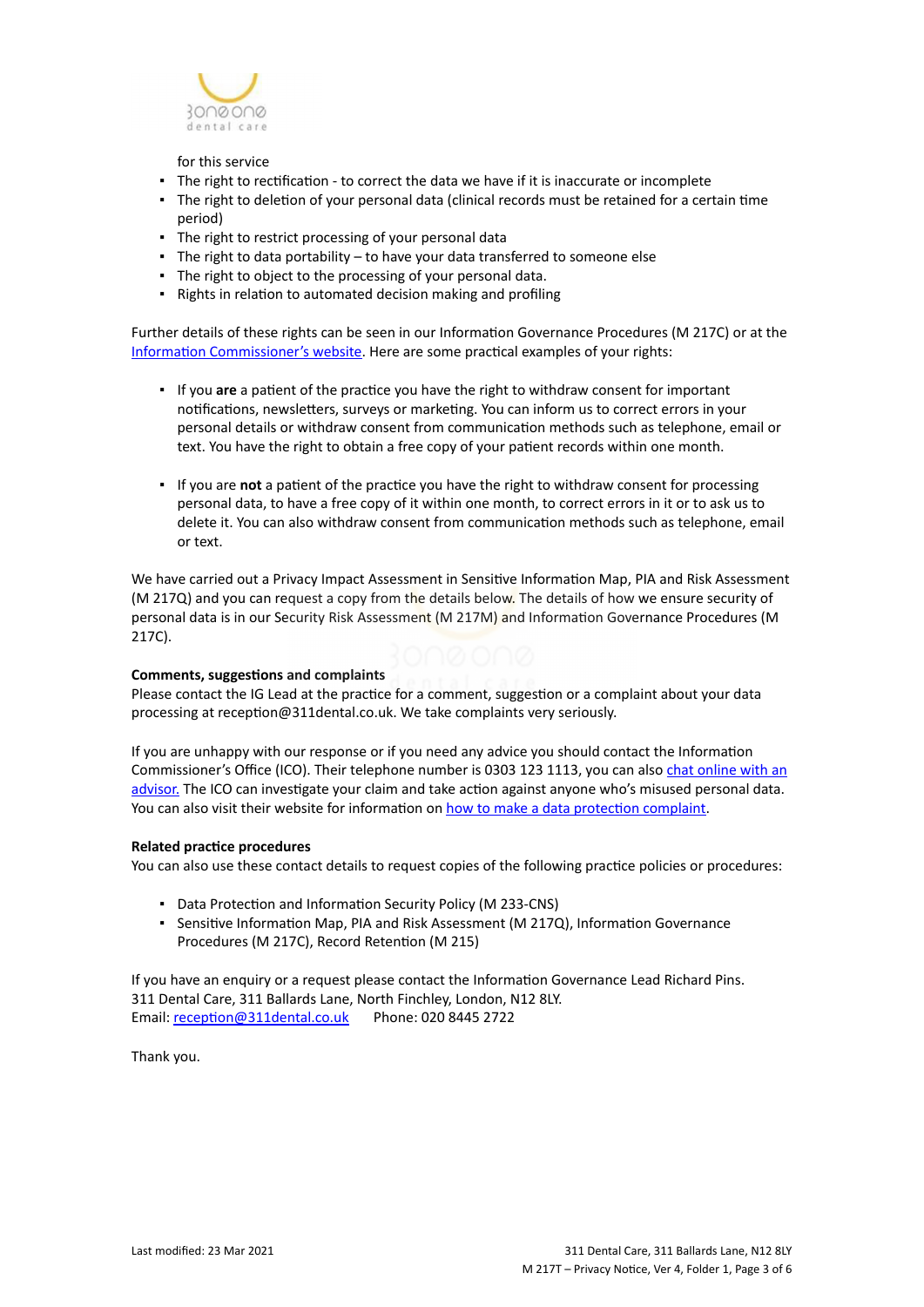

# Data Opt-Out Policy (England)

How the NHS and care services use your information.

311 Dental Care is one of many organisations working in the health and care system to improve care for patients and the public. Whenever you use a health or care service, such as attending Accident & Emergency or using Community Care services, important information about you is collected in a patient record for that service. Collecting this information helps to ensure you get the best possible care and treatment. The information collected about you when you use these services can also be used and provided to other organisations for purposes beyond your individual care, for instance to help with:

- Improving the quality and standards of care provided
- Research into the development of new treatments
- Preventing illness and diseases
- Monitoring safety
- Planning services

This may only take place when there is a clear legal basis to use this information. All these uses help to provide better health and care for you, your family and future generations. Confidential patient information about your health and care is only used like this where allowed by law.

Most of the time, anonymised data is used for research and planning so that you cannot be identified in which case your confidential patient information isn't needed.

You have a choice about whether you want your confidential patient information to be used in this way. If you are happy with this use of information you do not need to do anything. If you do choose to opt out your confidential patient information will still be used to support your individual care. To find out more or to register your choice to opt out, please visit [www.nhs.uk/your-nhs-data-matters](http://www.nhs.uk/your-nhs-data-matters). On this web page you will:

- See what is meant by confidential patient information
- Find examples of when confidential patient information is used for individual care and examples of when it is used for purposes beyond individual care
- Find out more about the benefits of sharing data
- Understand more about who uses the data
- Find out how your data is protected
- Be able to access the system to view, set or change your opt-out setting
- Find the contact telephone number if you want to know any more or to set/change your opt-out by phone
- See the situations where the opt-out will not apply

You can also find out more about how patient information is used at:

[https://www.hra.nhs.uk/information-about-patients/](https://www.hra.nhs.uk/information-about-patients/%20) (which covers health and care research); and <https://understandingpatientdata.org.uk/what-you-need-know> (which covers how and why patient information is used, the safeguards and how decisions are made)

You can change your mind about your choice at any time.

Data being used or shared for purposes beyond individual care does not include your data being shared with insurance companies or used for marketing purposes and data would only be used in this way with your specific agreement.

Health and care organisations have until 2020 to put systems and processes in place so they can be compliant with the national data opt-out and apply your choice to any confidential patient information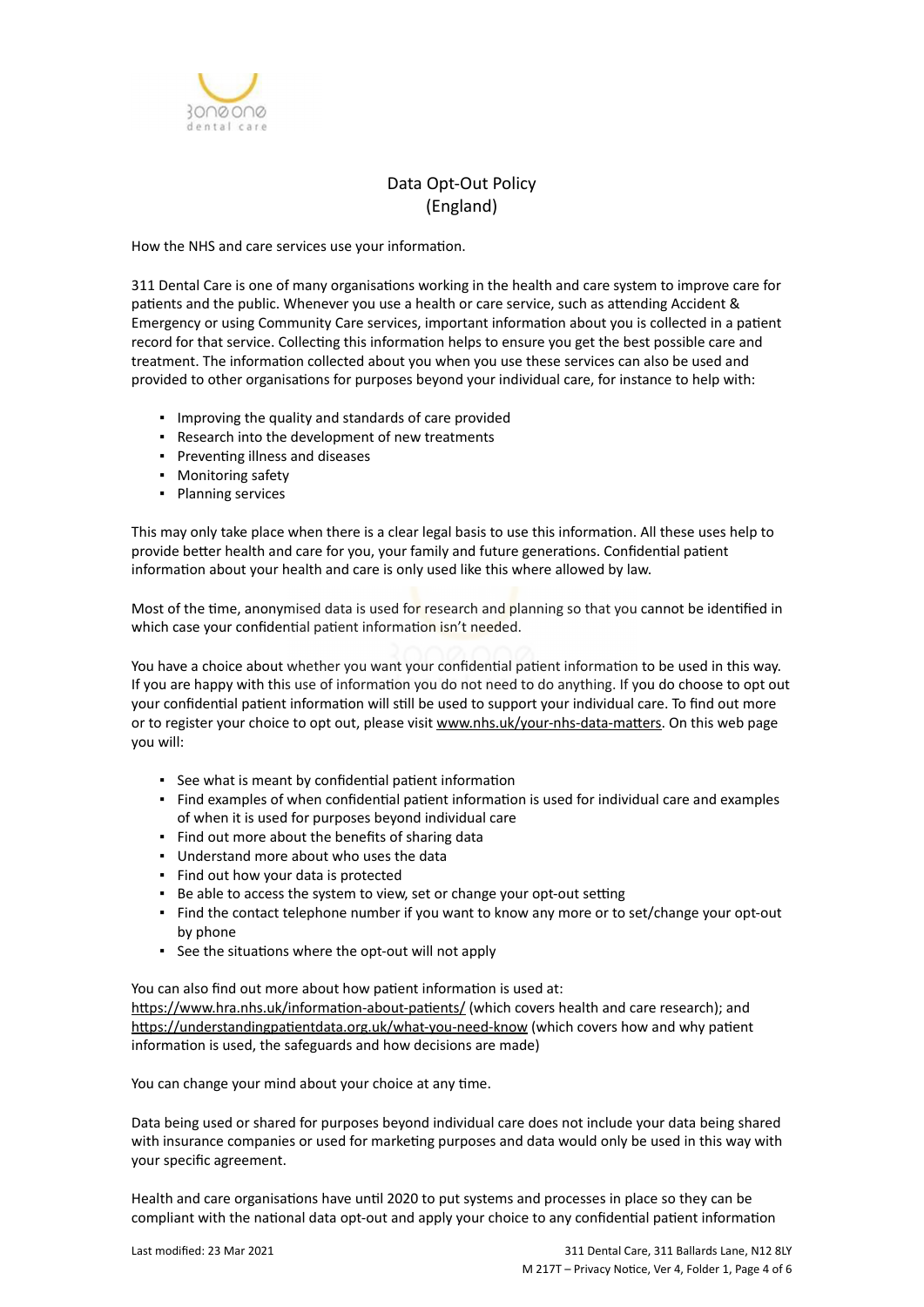

they use or share for purposes beyond your individual care.

Our practice only uses your personal health data to provide individualised care to you and does not disclose your data for any other purposes. The the national data opt-out does not apply to our usage of your data and we are compliant with the policy.

# **Processing of Staff and Candidates' Information**

This section explains how 311 Dental Care processes the information of staff and applicants for job roles within the practice.

### **What data do we have?**

So that we can provide a safe and professional service, we need to keep certain records about our team members. We may record the following types of data:

- Your basic details and contact information e.g. your name, address, date of birth, National Insurance number and next of kin
- Your financial details e.g. details so that we can pay you, insurance, pension and tax details
- Your training records

We also record the following data which is classified as "special category":

- . Health and social care data about you, which might include both your physical and mental health data – we will only collect this if it is necessary for us to know as your employer, e.g. fit notes or in order for you to claim statutory maternity/paternity pay
- We may also, with your permission, record data about your race, ethnic origin, sexual orientation, or religion

As part of your engagement with the practice, you may be required to undergo a Criminal Record Check. This information is not kept for longer than is necessary—usually not more than 6 months following the recruitment decision, unless a dispute is raised or, in exceptional circumstances.

#### **Why do we have this data?**

We require this data so that we can contact you, pay you and make sure you receive the training and support you need to perform your job. By law, we need to have a lawful basis for processing your personal data.

We process your data because:

- We have a legal obligation under UK employment law
- We have a legitimate interest in processing your data for example, for administration of training or learning course or emergency planning etc. These legitimate interests will be customary, or necessary for operational, administrative, HR and recruitment purposes and to otherwise manage employment relationship and interaction between employees
- We are required to provide data to our regulator, CQC, as part of our public interest obligations
- We are required to do so in our performance of another public task
- We process your special category data because It is necessary for us to process requests for sick pay or maternity pay
- If we request your criminal records data it is because we have a legal obligation to do this due to the type of work you do. This is set out in the Data Protection Act 2018 and the Rehabilitation of Offenders Act 1974 (Exceptions) Order 1975
- . We may also process your data with your consent. If we need to ask for your permission, we will offer you a clear choice and ask that you confirm to us that you consent. We will also explain clearly to you what we need the data for and how you can withdraw your consent